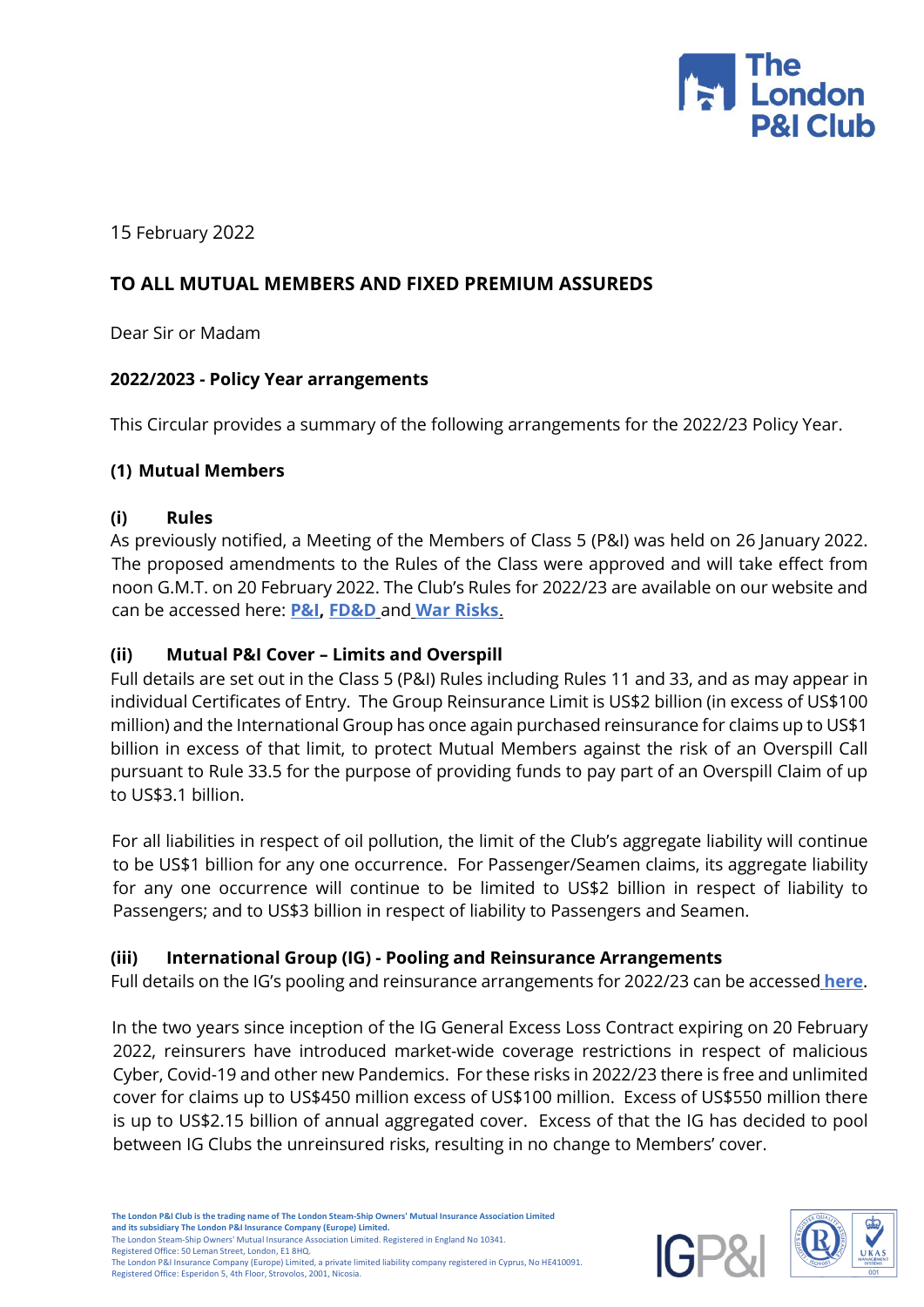# **(iv) Excess War Risks P&I Cover**

Excess war risks P&I cover will be provided to mutual Members in 2022/23, pursuant to Rule 15.3. Details of the cover including the excess and limit to which it is subject are contained in the excess war risks P&I clause (20 February 2020) which can be accessed **[here](https://www.londonpandi.com/documents/clause-2-excess-war-risks-pplusi-clause/)**.

# **(v) Bio-Chem Claims**

The excess war risks P&I cover for mutual Members referred to above is subject to the exclusion of bio-chem risks. However, some limited cover in respect of such risks will, once again, be provided by the Club and pooled with the other IG Clubs in excess of the 2022/23 Club retention of US\$10 million. Full details can be accessed **[here](https://www.londonpandi.com/documents/clause-3-bio-chem-inclusion-clause/)**[.](https://www.londonpandi.com/documents/clause-3-bio-chem-inclusion-clause/)

# **(vi) Terrorism Insurance for US ships**

Any Members entering ships in the Club that qualify for the Terrorism Risk Insurance Act of 2002, as amended, and which has been updated and further extended up to 2027, are reminded that amongst other things it requires their property and casualty insurers to provide cover for acts of terrorism. Such cover is given by the Club by way of the said excess war risks P&I clause and the proportion of the annual call attributable to its provision is US\$0.0025 per gross ton entered. This information is given in compliance with the legislation.

# **(vii) Carriage of Heavy Fuel Oil (HFO) as cargo**

Since February 2006, mutual Members, where applicable, have provided the Club with annual declarations of ships in their fleet which had carried HFO as cargo during the preceding 12 months. The Club's Circular on this subject, with the declaration form for 2021/22, will be issued in March in the usual way.

# **(2) Fixed Premium Assureds**

# **(i) Cyber and Coronavirus exclusions**

The reinsurance arrangements for the Club's fixed premium lines of business will be subject to two market exclusions: LMA5403 Marine Cyber Endorsement and JL2021-014 - Endorsement Excluding a Communicable Disease following a Public Health Emergency of International Concern ('PHEIC') (for use on marine liability and energy liability contracts). These two exclusions will be incorporated into the Terms and Conditions of the Club's fixed premium products, including the Charterers' CSL and Owners' Fixed Premium P&I Cover, to apply to new or renewing business from 20 February 2022.

Notwithstanding the incorporation of the endorsement in respect of PHEIC, these Terms and Conditions extend cover in respect of loss, damage, liability, cost or expense that would otherwise cease to be recoverable by virtue of that exclusion up to a limit of US\$1 million any one accident or occurrence or series of accidents or occurrences arising out of one event**.**

# **(ii) Charterers' CSL Cover**

The coverage which will apply to new or renewing business from 20 February 2022 is set out in the Terms and Conditions (Version 5.01) which can be accessed **[here](https://www.londonpandi.com/documents/the-london-club-charterers-csl-tcs-2022-2023-version-501/)**. These contain the Cyber and PHEIC exclusions noted above as well as amendments in line with the changes to the P&I Rules and summarised **[here](https://www.londonpandi.com/documents/the-london-club-charterers-csl-cover-summary-version-501/)**.